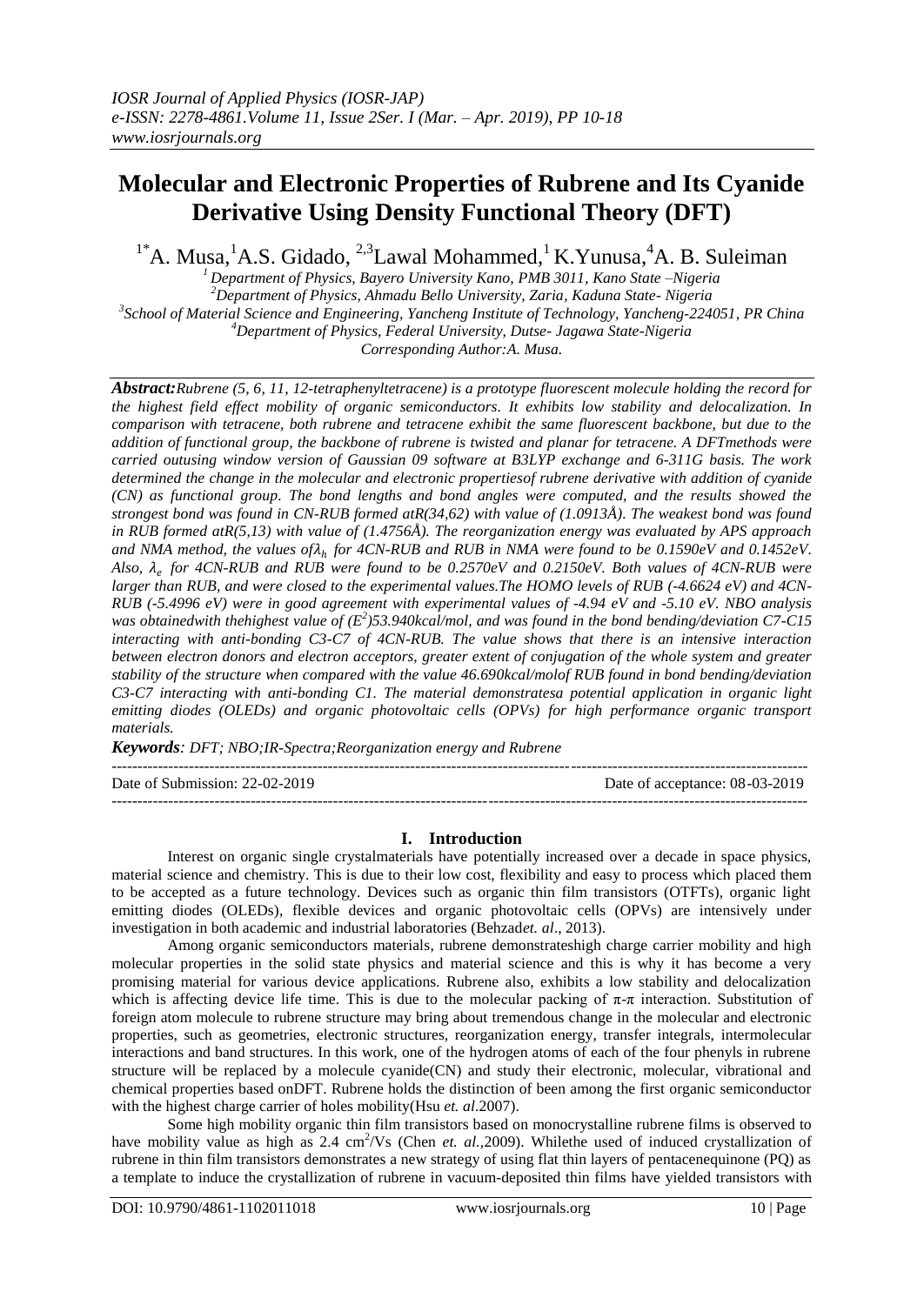good field effect mobility. Also, a strategy of using 6,13-pentacenequinone as the template layer to induce the crystallization of rubrene in vacuum deposited thin film transistors show the field effect mobility as high as 0.35cm<sup>2</sup> /Vs (Zhefeng*et. al*., 2010).

Moreover, when two phenyls and the tetracene backbone of the rubrene fluorinated, it enhances the rubrene stability and optical properties with less delocalization(Sureeporn*et. al*., 2011).In addition, carrier transport performance can be improved by introducing fluorine into aryl substituted tetracene and parent rubrene. It demonstrates fluorination of phenyl in rubrene change the molecular and electronic properties; just by one phenyl in 5,11-diphenyltetracene (PPT) brings about so tremendous change of the charge carrier mobility as high as 2.49cm<sup>2</sup> /V s (Zhang *et. al*., 2013).

## **Chemical Structure of Rubrene, RUB**

Rubrene  $(C_{42}H_{28}; 5,6,11,12$ -tetraphenylnaphthacene (RUB)) is a small molecule organic semiconductor belonging to the group of polycyclic aromatic hydrocarbons consisting of a tetracene backbone (i.e. four linearly fused benzene rings) with a phenyl ring bonded on each side of the two central benzene rings. The molecules have conjugated structures with alternating single and double bonds of carbon-carbon bonds. The molecules have  $\pi$ -orbital delocalized along the face of a molecule. This orbital delocalization allows electron to move within a molecule. Rubrene has molecular formula given by  $C_{42}H_{28}$  and chemical structure given in **Figure1**(Moret*et. al.,*2014).



**Figure 1**.Chemical structure of Rubrene(RUB)

#### **II. Computational Methodology**

The work is computational method and is based on Density Functional Theory (DFT) method. It started with the structural building of the RUB and 4CN-RUB from the structural parameter obtained from existing literature using VESTA (Visualization for Electronic and Structural Analysis) and Avogadro software.A full geometry optimizations without symmetry constraints for all compounds were carried out at B3LYP exchange and 6-311G basis set in Gaussian 09 package, in whichthe ground state energies wereevaluated from the density of state of molecules given by the relation (Kohn and Sham 1965):

$$
\rho(r) = \sum_{i=1}^n \varphi(r) \varphi_i^*
$$

(1)

(2)

 $\rho(r) = \sum_{i=1}^{n} \varphi(r) \varphi_j^*$  (1)<br>The structure of the most stable conformer was evaluated from the molecular mechanics potential energy given by (Bano *et. al.,* 2013). The stable chemical structure of CN-RUB conformer with minimum energy is given in **Figure 2**:

$$
V = V_{str} + V_{bend} + V_{oop} + V_{tors} + V_{cross} + V_{vdw} + V_{es}
$$

Also, the entire quantum chemical calculations wereobtained by DFT-B3LYP at 3-21G, 6-31G, and 6- 311G basis sets *(*Frisch *et. al.,* 2009*).*The total reorganization energies were computed usingAdiabatic Potential Surface (APS) and Normal Mode Analysis(NMA)at DFT and this includes the geometry relaxation when an electron is removed or added from a molecule (inner reorganization) as well as the relaxation energy due to polarization effects. Transfer integral which measures the strength of electronic coupling between the nearest neighbor molecules, depends on the relative position of the molecules. The reorganization energy  $\lambda$  associated with charge transport process in organic solid materials was evaluated using the normal-mode (NM) analysis method, which provided the partition of the total relaxation energy into the contributions from each vibrational mode:

$$
\lambda = \sum \lambda_i = \sum \frac{1}{2} (\omega_i^2 \Delta Q_i^2)
$$
 (3)

 $\frac{2}{2}$ <sup>2</sup>  $\frac{2}{\sqrt{2}}$  The NM analysis was performed with the software program combined with calculation results from Gaussian 09. Also, the Natural Bond Orbital (NBO) calculations were performed using NBO 3.2 program as implemented in the Gaussian 09 package at the DFT/B3LYP level in order to understand various second order interactions between the filled orbitals of one subsystem and vacant orbitals of another subsystem, which is a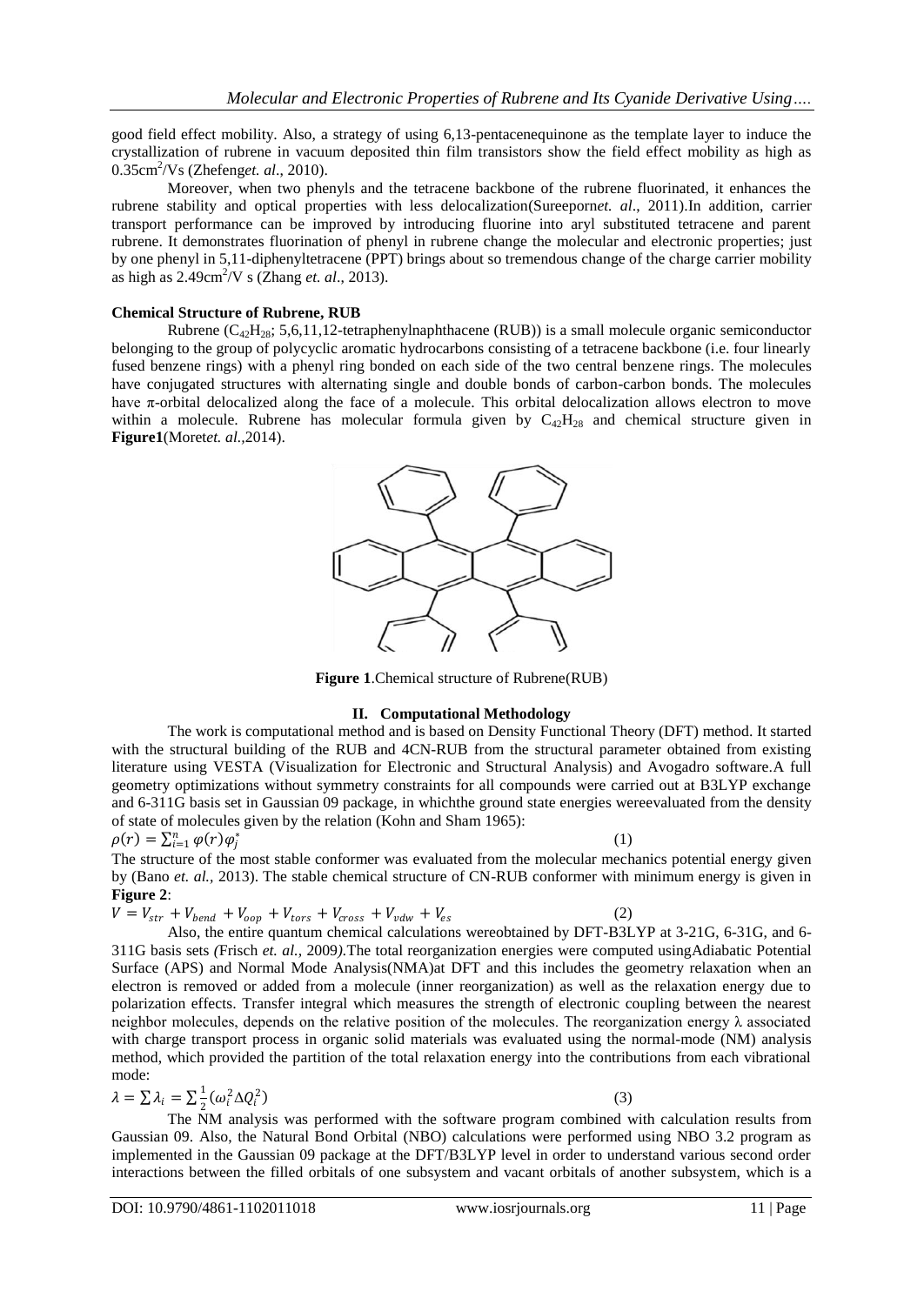measure of the intermolecular delocalization or hyper-conjugation. The hyper-conjugative interaction energy was calculated from the second-order perturbation approach given as:

$$
E^{(2)} = -n_{\sigma} \frac{\langle \sigma | F | \sigma \rangle^2}{\varepsilon_{\sigma^*} - \varepsilon_{\sigma}} = -n_{\sigma} \frac{F_{ij}^2}{\Delta E}
$$
(4)

The harmonic vibrational frequencies have been calculated using analytic second derivatives to confirm the convergence to minima on the potential surface and to evaluate the zero-point vibrational energies without imposing any molecular symmetry constraints.

#### **III. Results and Discussion**



**Figure 2**. Chemical Structure of CN-RUB Conformer with Minimum Energy

# **3.1.Optimized Bond Length (Å) of RUB and 4CN-RUB**

In molecular geometry, bond length is the average distance between nuclei of two bonded atoms in a molecule. It is transferable property of a bond between atoms of fixed types relatively independent of the rest of the molecule *(*Rosokha*et. al.* 2003*)*. The optimized bond lengths of RUB, CN-RUB and experimental value at DFTwith basis sets were summarized and presented in **Table 1**. The results show that the calculated bond lengths of RUB and 4CN-RUB withB3LYP/6-311G basis set, the R(34,62), R(36,64), R(32,60), R(30,58) and R(29,57) were found to be the least with the values (1.0913Å) and (1.0920Å), (1.0913Å) and (1.0922Å),  $(1.0921\text{\AA})$  and  $(1.0923\text{\AA})$  and  $(1.0924\text{\AA})$  and  $(1.0933\text{\AA})$  respectively. The bond lengths in R  $(3, 11)$  and R  $(5, 11)$ 13) were found to be the highest with values (1.4736Å) and (1.4756Å) for RUB and CN-RUB respectively. The strongest bond was found in CN-RUB formed at B3LYP/6-311G level of theory for R(34,62) with value of (1.0913Å) and the weakest bond was found in RUB formed at B3LYP/6-311G level of theory for R(5,13) with value of (1.4756Å). Both values were in agreement with the other experimental values of (1.0909Å) and (1.4676Å) (Alexander et. al., 2012) respectively.

#### **3.2. Optimized Bond Angles of RUB and CN-RUB**

Other structural properties that define molecular geometries of an organic material are; bond angles and torsional angles. A bond angle is the angle formed between three atoms across at least two bonds (Alexandros *et. al., 2015).*The optimized bond angles of RUB and CN-RUB at the DFT levels of theory within the basis sets were summarized and presented in **Table 2**. The calculated bond angles for RUB and CN-RUB at B3LYP/3-1G, B3LYP/6-31G and B3LPY/6-311G were found to be in good agreement when compared with the experimental values, and it showed small deviations at some points of the basis sets. The bond angle in CN-RUB formed at B3LYP/6-311G level of theory for A(1,5,9), A(10,9,17), A(18,22,50) and A(38,42,70) with values 120.2060, 118.9013, 119.8359 and 120.3421 respectively were the largest and were in agreement with the other experimental values of 120.4060, 118.6895, 119.5413 and 120.2143 as reported by (Alexander *et. al*., 2012) respectively. This is attributed to large steric hindrance as a result of substitution of one hydrogen atom by functional molecule cyanide in each of the four phenyls in rubrene structure.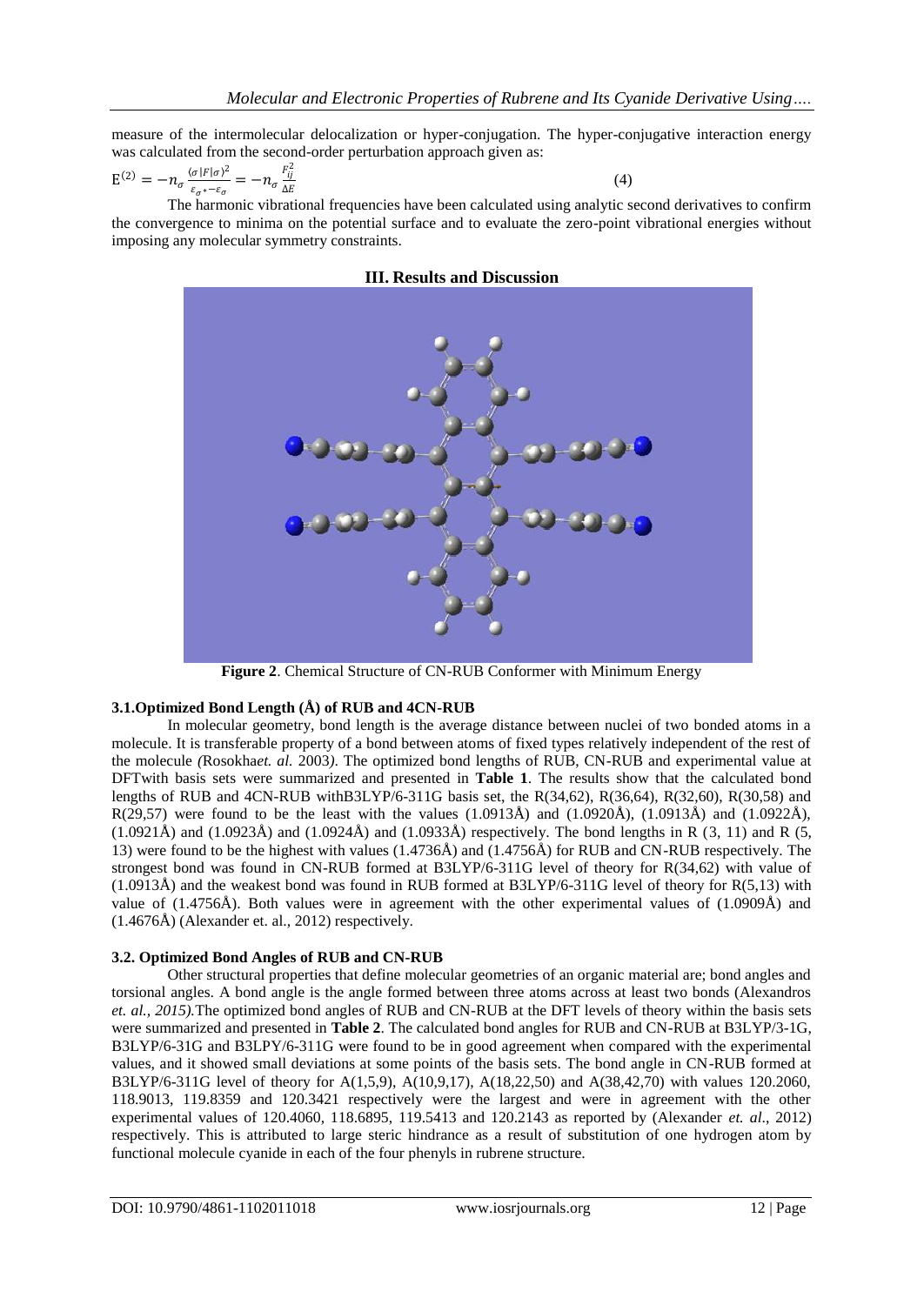| Table 1: Optimized Bond Length of RUB and CN-RUB |             |               |             |               |              |               |              |
|--------------------------------------------------|-------------|---------------|-------------|---------------|--------------|---------------|--------------|
| Bond                                             | B3LYP/3-21G |               | B3LYP/6-31G |               | B3LYP/6-311G |               | Experimental |
| length $(\AA)$                                   |             |               |             |               |              |               | values [a]   |
|                                                  | <b>RUB</b>  | <b>CN-RUB</b> | <b>RUB</b>  | <b>CN-RUB</b> | <b>RUB</b>   | <b>CN-RUB</b> | <b>RUB</b>   |
| R(5,13)                                          | 1.3956      | 1.3847        | 1.3985      | 1.3859        | 1.4756       | 1.3834        | 1.4676       |
| R(30,58)                                         | 1.0828      | 1.0932        | 1.0847      | 1.0954        | 1.0923       | 1.0921        | 1.0821       |
| R(31,39)                                         | 1.3975      | 1.4040        | 1.4000      | 1.4050        | 1.3915       | 1.4014        | 1.3903       |
| R(31,59)                                         | 1.0839      | 1.0939        | 1.0856      | 1.0942        | 1.0919       | 1.0915        | 1.0852       |
| R(32,40)                                         | 1.3965      | 1.4004        | 1.3993      | 1.4050        | 1.3903       | 1.4006        | 1.4045       |
| R(32,60)                                         | 1.0843      | 1.0937        | 1.0859      | 1.0942        | 1.0922       | 1.0913        | 1.0843       |
| R(33,39)                                         | 1.3965      | 1.4004        | 1.3993      | 1.4044        | 1.3901       | 1.4004        | 1.4403       |
| R(33,61)                                         | 1.0843      | 1.0937        | 1.0859      | 1.0942        | 1.0922       | 1.0914        | 1.0842       |
| R(34,40)                                         | 1.3975      | 1.4040        | 1.4000      | 1.4044        | 1.3914       | 1.4010        | 1.8355       |
| R(34,62)                                         | 1.0839      | 1.0939        | 1.0856      | 1.0942        | 1.0920       | 1.0913        | 1.0909       |
| R(35,41)                                         | 1.3975      | 1.4040        | 1.4000      | 1.4050        | 1.3915       | 1.4014        | 1.3875       |
| R(35,63)                                         | 1.0839      | 1.0939        | 1.0856      | 1.0942        | 1.0919       | 1.0915        | 1.0739       |
| R(36,42)                                         | 1.3965      | 1.4005        | 1.3993      | 1.4050        | 1.3903       | 1.4006        | 1.3865       |
| R(36,64)                                         | 1.0843      | 1.0937        | 1.0859      | 1.0942        | 1.0922       | 1.0913        | 1.0643       |
| R(37, 41)                                        | 1.3965      | 1.4004        | 1.3993      | 1.4044        | 1.3901       | 1.4004        | 1.3865       |
| R(37,65)                                         | 1.0843      | 1.0937        | 1.0859      | 1.0942        | 1.0922       | 1.0914        | 1.0643       |
| R(38, 42)                                        | 1.3975      | 1.4040        | 1.4000      | 1.4044        | 1.3914       | 1.4010        | 1.3875       |
| R(38,66)                                         | 1.0839      | 1.0939        | 1.0856      | 1.0942        | 1.0920       | 1.0913        | 1.0539       |
| R(39,67)                                         | 1.0840      | 1.4105        | 1.0856      | 1.4156        | 1.0919       | 1.4140        | 1.0640       |
| R(40,68)                                         | 1.0840      | 1.4105        | 1.0856      | 1.4155        | 1.0919       | 1.4139        | 1.0540       |
| R(41,69)                                         | 1.0840      | 1.4105        | 1.0856      | 1.4156        | 1.0919       | 1.4140        | 1.0740       |
| R(42,70)                                         | 1.0840      | 1.4105        | 1.0856      | 1.4155        | 1.0919       | 1.4139        | 1.0641       |
| R(67,73)                                         |             | 1.1721        |             | 1.1801        |              | 1.1723        |              |
| R(68,72)                                         |             | 1.1721        |             | 1.1801        |              | 1.1722        |              |
| R(69,74)                                         |             | 1.1721        |             | 1.1801        |              | 1.1723        |              |
| R(70,71)                                         |             | 1.1721        |             | 1.1801        |              | 1.1722        |              |

*Molecular and Electronic Properties of Rubrene and Its Cyanide Derivative Using….*

[a] Alexander et. al., 2012.

| <b>Bond Angles</b> | B3LYP/3-21G |              | B3LYP/6-31G |               | B3LYP/6-311G |               | Exp.         |
|--------------------|-------------|--------------|-------------|---------------|--------------|---------------|--------------|
|                    | <b>RUB</b>  | <b>CNRUB</b> | <b>RUB</b>  | <b>CN-RUB</b> | <b>RUB</b>   | <b>CN-RUB</b> | value, [b]RU |
|                    |             |              |             |               |              |               | В            |
| A(2,1,3)           | 118.8701    | 118.8264     | 118.9308    | 118.7906      | 117.5046     | 119.9406      | 118.8564     |
| A(2,1,5)           | 118.8701    | 118.8263     | 118.9308    | 118.7902      | 117.5045     | 119.9407      | 118.8463     |
| A(3,1,5)           | 122.2598    | 122.3474     | 122.1385    | 122.4192      | 124.9908     | 120.1188      | 120.2598     |
| A(1,2,4)           | 118.8693    | 118.8257     | 118.9267    | 118.7904      | 120.0426     | 117.2672      | 118.2672     |
| A(1,2,6)           | 118.8693    | 118.8256     | 118.9267    | 118.7906      | 120.0428     | 117.2671      | 118.8356     |
| A(4,2,6)           | 122.2614    | 122.3487     | 122.1466    | 122.419       | 119.9146     | 125.4657      | 124.7657     |
| A(1,3,7)           | 120.721     | 121.1434     | 120.4519    | 120.0293      | 120.3128     | 120.2063      | 120.0293     |
| A(1,3,11)          | 123.0049    | 122.9843     | 122.7005    | 119.9431      | 124.0937     | 119.8083      | 119.9432     |
| A(7,3,11)          | 115.7207    | 115.6932     | 116.2123    | 119.9431      | 115.5836     | 119.5867      | 116.2523     |
| A(26,34,40)        | 120.2885    | 120.099      | 120.2902    | 119.901       | 120.2315     | 120.2285      | 120.1532     |
| A(26, 34, 62)      | 119.7128    | 120.825      | 119.6494    | 120.7239      | 119.6777     | 120.4919      | 120.3619     |
| A(40, 34, 62)      | 119.9987    | 119.0742     | 120.0603    | 119.3750      | 120.0878     | 119.2793      | 119.7530     |
| A(27, 35, 41)      | 120.2885    | 120.0989     | 120 2902    | 120 0766      | 120 3355     | 120.0578      | 120.5302     |

**Table 2.** Optimized Bond Angles of RUB and CN-RUB

| 118.8693<br>118.8256<br>118.9267<br>118.7906<br>120.0428<br>117.2671<br>118.8356<br>122.419<br>119.9146<br>122.2614<br>122.3487<br>122.1466<br>125.4657<br>124.7657<br>120.721<br>121.1434<br>120.0293<br>120.2063<br>120.0293<br>120.4519<br>120.3128<br>123.0049<br>122.9843<br>122.7005<br>119.9431<br>124.0937<br>119.8083<br>119.9432<br>115.7207<br>115.6932<br>116.2123<br>119.9431<br>115.5836<br>119.5867<br>116.2523<br>120.2885<br>120.099<br>120.2902<br>119.901<br>120.2315<br>120.2285<br>120.1532<br>120.825<br>119.6494<br>120.7239<br>119.6777<br>120.4919<br>120.3619<br>119.7128<br>119.0742<br>120.0603<br>119.3750<br>120.0878<br>119.7530<br>119.9987<br>119.2793<br>120.2885<br>120.0989<br>120.2902<br>120.0766<br>120.3355<br>120.0578<br>120.5302<br>120.8248<br>120.6025<br>120.2657<br>119.7129<br>119.6494<br>119.6257<br>120.5565<br>120.0603<br>119.9986<br>119.0746<br>119.3203<br>120.0380<br>119.3830<br>119.8320<br>120.0352<br>119.7257<br>120.1108<br>120.0774<br>120.0532<br>119.8737<br>119.3062<br>120.906<br>119.7533<br>120.6024<br>119.8365<br>120.6853<br>1203865<br>119.8465<br>119.3621<br>120.134<br>119.3196<br>120.1102<br>120.1154<br>119.4385<br>119.8435<br>120.0352<br>119.7259<br>120.1111<br>119.9006<br>119.8983<br>119.9524<br>119.9452<br>120.9064<br>119.7532<br>120.724<br>119.8966<br>120.6532<br>120.2356<br>119.8464<br>119.3614<br>119.3945<br>120.1155<br>120.1339<br>119.3754<br>120.2045<br>119.3939<br>120.099<br>120.2886<br>120.2902<br>119.3754<br>120.2316<br>120.2285<br>120.2029<br>120.825<br>119.6494<br>120.7241<br>119.6777<br>120.4920<br>120.4127<br>119.7128<br>119.0743<br>120.0603<br>119.3747<br>120.0878<br>119.7922<br>119.9987<br>119.2792<br>119.6902<br>119.2632<br>119.6723<br>119.5324<br>119.4734<br>119.6932<br>119.4626<br>120.1167<br>120.1966<br>120.1964<br>120.4264<br>120.0632<br>120.4456<br>120.3206<br>120.2098<br>120.1011<br>120.2709<br>120.1002<br>120.0908<br>120.3542<br>120.2435<br>119.6902<br>119.5325<br>119.4718<br>119.7277<br>119.3152<br>119.4718<br>119.6723<br>120.1029<br>120.2709<br>120.2097<br>120.4274<br>120.1758<br>120.3402<br>120.2043<br>120.1168<br>120.1949<br>120.1962<br>120.1008<br>120.0964<br>120.3421<br>120.4690<br>119.6902<br>119.4731<br>119.6723<br>119.5324<br>119.6932<br>119.4625<br>119.2546<br>120.1968<br>120.1964<br>120.4264<br>120.4545<br>120.1167<br>120.0633<br>120.4455<br>120.1008<br>120.2709<br>120.1005<br>120.2434<br>120.0910<br>120.0290<br>120.2099<br>119.6902<br>119.5325<br>119.4721<br>119.7421<br>119.6723<br>119.7277<br>119.3153<br>120.1025<br>120.2709<br>120.4274<br>120.2097<br>120.1759<br>120.3401<br>120.2754<br>120.1952<br>120.1962<br>120.1006<br>120.2143<br>120.1168<br>120.0965<br>120.3421 | A(1,2,4)      | 118.8693 | 118.8257 | 118.9267 | 118.7904 | 120.0426 | 117.2672 | 118.2672 |
|-----------------------------------------------------------------------------------------------------------------------------------------------------------------------------------------------------------------------------------------------------------------------------------------------------------------------------------------------------------------------------------------------------------------------------------------------------------------------------------------------------------------------------------------------------------------------------------------------------------------------------------------------------------------------------------------------------------------------------------------------------------------------------------------------------------------------------------------------------------------------------------------------------------------------------------------------------------------------------------------------------------------------------------------------------------------------------------------------------------------------------------------------------------------------------------------------------------------------------------------------------------------------------------------------------------------------------------------------------------------------------------------------------------------------------------------------------------------------------------------------------------------------------------------------------------------------------------------------------------------------------------------------------------------------------------------------------------------------------------------------------------------------------------------------------------------------------------------------------------------------------------------------------------------------------------------------------------------------------------------------------------------------------------------------------------------------------------------------------------------------------------------------------------------------------------------------------------------------------------------------------------------------------------------------------------------------------------------------------------------------------------------------------------------------------------------------------------------------------------------------------------------------------------------------------------------------------------------------------------------------------------------------------------------------------------------------------------------------------------------------------------------------------------|---------------|----------|----------|----------|----------|----------|----------|----------|
|                                                                                                                                                                                                                                                                                                                                                                                                                                                                                                                                                                                                                                                                                                                                                                                                                                                                                                                                                                                                                                                                                                                                                                                                                                                                                                                                                                                                                                                                                                                                                                                                                                                                                                                                                                                                                                                                                                                                                                                                                                                                                                                                                                                                                                                                                                                                                                                                                                                                                                                                                                                                                                                                                                                                                                                   | A(1,2,6)      |          |          |          |          |          |          |          |
|                                                                                                                                                                                                                                                                                                                                                                                                                                                                                                                                                                                                                                                                                                                                                                                                                                                                                                                                                                                                                                                                                                                                                                                                                                                                                                                                                                                                                                                                                                                                                                                                                                                                                                                                                                                                                                                                                                                                                                                                                                                                                                                                                                                                                                                                                                                                                                                                                                                                                                                                                                                                                                                                                                                                                                                   | A(4,2,6)      |          |          |          |          |          |          |          |
|                                                                                                                                                                                                                                                                                                                                                                                                                                                                                                                                                                                                                                                                                                                                                                                                                                                                                                                                                                                                                                                                                                                                                                                                                                                                                                                                                                                                                                                                                                                                                                                                                                                                                                                                                                                                                                                                                                                                                                                                                                                                                                                                                                                                                                                                                                                                                                                                                                                                                                                                                                                                                                                                                                                                                                                   | A(1,3,7)      |          |          |          |          |          |          |          |
|                                                                                                                                                                                                                                                                                                                                                                                                                                                                                                                                                                                                                                                                                                                                                                                                                                                                                                                                                                                                                                                                                                                                                                                                                                                                                                                                                                                                                                                                                                                                                                                                                                                                                                                                                                                                                                                                                                                                                                                                                                                                                                                                                                                                                                                                                                                                                                                                                                                                                                                                                                                                                                                                                                                                                                                   | A(1,3,11)     |          |          |          |          |          |          |          |
|                                                                                                                                                                                                                                                                                                                                                                                                                                                                                                                                                                                                                                                                                                                                                                                                                                                                                                                                                                                                                                                                                                                                                                                                                                                                                                                                                                                                                                                                                                                                                                                                                                                                                                                                                                                                                                                                                                                                                                                                                                                                                                                                                                                                                                                                                                                                                                                                                                                                                                                                                                                                                                                                                                                                                                                   | A(7,3,11)     |          |          |          |          |          |          |          |
|                                                                                                                                                                                                                                                                                                                                                                                                                                                                                                                                                                                                                                                                                                                                                                                                                                                                                                                                                                                                                                                                                                                                                                                                                                                                                                                                                                                                                                                                                                                                                                                                                                                                                                                                                                                                                                                                                                                                                                                                                                                                                                                                                                                                                                                                                                                                                                                                                                                                                                                                                                                                                                                                                                                                                                                   | A(26, 34, 40) |          |          |          |          |          |          |          |
|                                                                                                                                                                                                                                                                                                                                                                                                                                                                                                                                                                                                                                                                                                                                                                                                                                                                                                                                                                                                                                                                                                                                                                                                                                                                                                                                                                                                                                                                                                                                                                                                                                                                                                                                                                                                                                                                                                                                                                                                                                                                                                                                                                                                                                                                                                                                                                                                                                                                                                                                                                                                                                                                                                                                                                                   | A(26, 34, 62) |          |          |          |          |          |          |          |
|                                                                                                                                                                                                                                                                                                                                                                                                                                                                                                                                                                                                                                                                                                                                                                                                                                                                                                                                                                                                                                                                                                                                                                                                                                                                                                                                                                                                                                                                                                                                                                                                                                                                                                                                                                                                                                                                                                                                                                                                                                                                                                                                                                                                                                                                                                                                                                                                                                                                                                                                                                                                                                                                                                                                                                                   | A(40, 34, 62) |          |          |          |          |          |          |          |
|                                                                                                                                                                                                                                                                                                                                                                                                                                                                                                                                                                                                                                                                                                                                                                                                                                                                                                                                                                                                                                                                                                                                                                                                                                                                                                                                                                                                                                                                                                                                                                                                                                                                                                                                                                                                                                                                                                                                                                                                                                                                                                                                                                                                                                                                                                                                                                                                                                                                                                                                                                                                                                                                                                                                                                                   | A(27, 35, 41) |          |          |          |          |          |          |          |
|                                                                                                                                                                                                                                                                                                                                                                                                                                                                                                                                                                                                                                                                                                                                                                                                                                                                                                                                                                                                                                                                                                                                                                                                                                                                                                                                                                                                                                                                                                                                                                                                                                                                                                                                                                                                                                                                                                                                                                                                                                                                                                                                                                                                                                                                                                                                                                                                                                                                                                                                                                                                                                                                                                                                                                                   | A(27, 35, 63) |          |          |          |          |          |          |          |
|                                                                                                                                                                                                                                                                                                                                                                                                                                                                                                                                                                                                                                                                                                                                                                                                                                                                                                                                                                                                                                                                                                                                                                                                                                                                                                                                                                                                                                                                                                                                                                                                                                                                                                                                                                                                                                                                                                                                                                                                                                                                                                                                                                                                                                                                                                                                                                                                                                                                                                                                                                                                                                                                                                                                                                                   | A(41, 35, 63) |          |          |          |          |          |          |          |
|                                                                                                                                                                                                                                                                                                                                                                                                                                                                                                                                                                                                                                                                                                                                                                                                                                                                                                                                                                                                                                                                                                                                                                                                                                                                                                                                                                                                                                                                                                                                                                                                                                                                                                                                                                                                                                                                                                                                                                                                                                                                                                                                                                                                                                                                                                                                                                                                                                                                                                                                                                                                                                                                                                                                                                                   | A(28, 36, 42) |          |          |          |          |          |          |          |
|                                                                                                                                                                                                                                                                                                                                                                                                                                                                                                                                                                                                                                                                                                                                                                                                                                                                                                                                                                                                                                                                                                                                                                                                                                                                                                                                                                                                                                                                                                                                                                                                                                                                                                                                                                                                                                                                                                                                                                                                                                                                                                                                                                                                                                                                                                                                                                                                                                                                                                                                                                                                                                                                                                                                                                                   | A(28, 36, 64) |          |          |          |          |          |          |          |
|                                                                                                                                                                                                                                                                                                                                                                                                                                                                                                                                                                                                                                                                                                                                                                                                                                                                                                                                                                                                                                                                                                                                                                                                                                                                                                                                                                                                                                                                                                                                                                                                                                                                                                                                                                                                                                                                                                                                                                                                                                                                                                                                                                                                                                                                                                                                                                                                                                                                                                                                                                                                                                                                                                                                                                                   | A(42,36,64)   |          |          |          |          |          |          |          |
|                                                                                                                                                                                                                                                                                                                                                                                                                                                                                                                                                                                                                                                                                                                                                                                                                                                                                                                                                                                                                                                                                                                                                                                                                                                                                                                                                                                                                                                                                                                                                                                                                                                                                                                                                                                                                                                                                                                                                                                                                                                                                                                                                                                                                                                                                                                                                                                                                                                                                                                                                                                                                                                                                                                                                                                   | A(29, 37, 41) |          |          |          |          |          |          |          |
|                                                                                                                                                                                                                                                                                                                                                                                                                                                                                                                                                                                                                                                                                                                                                                                                                                                                                                                                                                                                                                                                                                                                                                                                                                                                                                                                                                                                                                                                                                                                                                                                                                                                                                                                                                                                                                                                                                                                                                                                                                                                                                                                                                                                                                                                                                                                                                                                                                                                                                                                                                                                                                                                                                                                                                                   | A(29, 37, 65) |          |          |          |          |          |          |          |
|                                                                                                                                                                                                                                                                                                                                                                                                                                                                                                                                                                                                                                                                                                                                                                                                                                                                                                                                                                                                                                                                                                                                                                                                                                                                                                                                                                                                                                                                                                                                                                                                                                                                                                                                                                                                                                                                                                                                                                                                                                                                                                                                                                                                                                                                                                                                                                                                                                                                                                                                                                                                                                                                                                                                                                                   | A(41, 37, 65) |          |          |          |          |          |          |          |
|                                                                                                                                                                                                                                                                                                                                                                                                                                                                                                                                                                                                                                                                                                                                                                                                                                                                                                                                                                                                                                                                                                                                                                                                                                                                                                                                                                                                                                                                                                                                                                                                                                                                                                                                                                                                                                                                                                                                                                                                                                                                                                                                                                                                                                                                                                                                                                                                                                                                                                                                                                                                                                                                                                                                                                                   | A(30, 38, 42) |          |          |          |          |          |          |          |
|                                                                                                                                                                                                                                                                                                                                                                                                                                                                                                                                                                                                                                                                                                                                                                                                                                                                                                                                                                                                                                                                                                                                                                                                                                                                                                                                                                                                                                                                                                                                                                                                                                                                                                                                                                                                                                                                                                                                                                                                                                                                                                                                                                                                                                                                                                                                                                                                                                                                                                                                                                                                                                                                                                                                                                                   | A(30, 38, 66) |          |          |          |          |          |          |          |
|                                                                                                                                                                                                                                                                                                                                                                                                                                                                                                                                                                                                                                                                                                                                                                                                                                                                                                                                                                                                                                                                                                                                                                                                                                                                                                                                                                                                                                                                                                                                                                                                                                                                                                                                                                                                                                                                                                                                                                                                                                                                                                                                                                                                                                                                                                                                                                                                                                                                                                                                                                                                                                                                                                                                                                                   | A(42,38,66)   |          |          |          |          |          |          |          |
|                                                                                                                                                                                                                                                                                                                                                                                                                                                                                                                                                                                                                                                                                                                                                                                                                                                                                                                                                                                                                                                                                                                                                                                                                                                                                                                                                                                                                                                                                                                                                                                                                                                                                                                                                                                                                                                                                                                                                                                                                                                                                                                                                                                                                                                                                                                                                                                                                                                                                                                                                                                                                                                                                                                                                                                   | A(31,39,33)   |          |          |          |          |          |          |          |
|                                                                                                                                                                                                                                                                                                                                                                                                                                                                                                                                                                                                                                                                                                                                                                                                                                                                                                                                                                                                                                                                                                                                                                                                                                                                                                                                                                                                                                                                                                                                                                                                                                                                                                                                                                                                                                                                                                                                                                                                                                                                                                                                                                                                                                                                                                                                                                                                                                                                                                                                                                                                                                                                                                                                                                                   | A(31,39,67)   |          |          |          |          |          |          |          |
|                                                                                                                                                                                                                                                                                                                                                                                                                                                                                                                                                                                                                                                                                                                                                                                                                                                                                                                                                                                                                                                                                                                                                                                                                                                                                                                                                                                                                                                                                                                                                                                                                                                                                                                                                                                                                                                                                                                                                                                                                                                                                                                                                                                                                                                                                                                                                                                                                                                                                                                                                                                                                                                                                                                                                                                   | A(33,39,67)   |          |          |          |          |          |          |          |
|                                                                                                                                                                                                                                                                                                                                                                                                                                                                                                                                                                                                                                                                                                                                                                                                                                                                                                                                                                                                                                                                                                                                                                                                                                                                                                                                                                                                                                                                                                                                                                                                                                                                                                                                                                                                                                                                                                                                                                                                                                                                                                                                                                                                                                                                                                                                                                                                                                                                                                                                                                                                                                                                                                                                                                                   | A(32,40,34)   |          |          |          |          |          |          |          |
|                                                                                                                                                                                                                                                                                                                                                                                                                                                                                                                                                                                                                                                                                                                                                                                                                                                                                                                                                                                                                                                                                                                                                                                                                                                                                                                                                                                                                                                                                                                                                                                                                                                                                                                                                                                                                                                                                                                                                                                                                                                                                                                                                                                                                                                                                                                                                                                                                                                                                                                                                                                                                                                                                                                                                                                   | A(32,40,68)   |          |          |          |          |          |          |          |
|                                                                                                                                                                                                                                                                                                                                                                                                                                                                                                                                                                                                                                                                                                                                                                                                                                                                                                                                                                                                                                                                                                                                                                                                                                                                                                                                                                                                                                                                                                                                                                                                                                                                                                                                                                                                                                                                                                                                                                                                                                                                                                                                                                                                                                                                                                                                                                                                                                                                                                                                                                                                                                                                                                                                                                                   | A(34,40,68)   |          |          |          |          |          |          |          |
|                                                                                                                                                                                                                                                                                                                                                                                                                                                                                                                                                                                                                                                                                                                                                                                                                                                                                                                                                                                                                                                                                                                                                                                                                                                                                                                                                                                                                                                                                                                                                                                                                                                                                                                                                                                                                                                                                                                                                                                                                                                                                                                                                                                                                                                                                                                                                                                                                                                                                                                                                                                                                                                                                                                                                                                   | A(35,41,37)   |          |          |          |          |          |          |          |
|                                                                                                                                                                                                                                                                                                                                                                                                                                                                                                                                                                                                                                                                                                                                                                                                                                                                                                                                                                                                                                                                                                                                                                                                                                                                                                                                                                                                                                                                                                                                                                                                                                                                                                                                                                                                                                                                                                                                                                                                                                                                                                                                                                                                                                                                                                                                                                                                                                                                                                                                                                                                                                                                                                                                                                                   | A(35,41,69)   |          |          |          |          |          |          |          |
|                                                                                                                                                                                                                                                                                                                                                                                                                                                                                                                                                                                                                                                                                                                                                                                                                                                                                                                                                                                                                                                                                                                                                                                                                                                                                                                                                                                                                                                                                                                                                                                                                                                                                                                                                                                                                                                                                                                                                                                                                                                                                                                                                                                                                                                                                                                                                                                                                                                                                                                                                                                                                                                                                                                                                                                   | A(37,41,69)   |          |          |          |          |          |          |          |
|                                                                                                                                                                                                                                                                                                                                                                                                                                                                                                                                                                                                                                                                                                                                                                                                                                                                                                                                                                                                                                                                                                                                                                                                                                                                                                                                                                                                                                                                                                                                                                                                                                                                                                                                                                                                                                                                                                                                                                                                                                                                                                                                                                                                                                                                                                                                                                                                                                                                                                                                                                                                                                                                                                                                                                                   | A(36,42,38)   |          |          |          |          |          |          |          |
|                                                                                                                                                                                                                                                                                                                                                                                                                                                                                                                                                                                                                                                                                                                                                                                                                                                                                                                                                                                                                                                                                                                                                                                                                                                                                                                                                                                                                                                                                                                                                                                                                                                                                                                                                                                                                                                                                                                                                                                                                                                                                                                                                                                                                                                                                                                                                                                                                                                                                                                                                                                                                                                                                                                                                                                   | A(36,42,70)   |          |          |          |          |          |          |          |
|                                                                                                                                                                                                                                                                                                                                                                                                                                                                                                                                                                                                                                                                                                                                                                                                                                                                                                                                                                                                                                                                                                                                                                                                                                                                                                                                                                                                                                                                                                                                                                                                                                                                                                                                                                                                                                                                                                                                                                                                                                                                                                                                                                                                                                                                                                                                                                                                                                                                                                                                                                                                                                                                                                                                                                                   | A(38,42,70)   |          |          |          |          |          |          |          |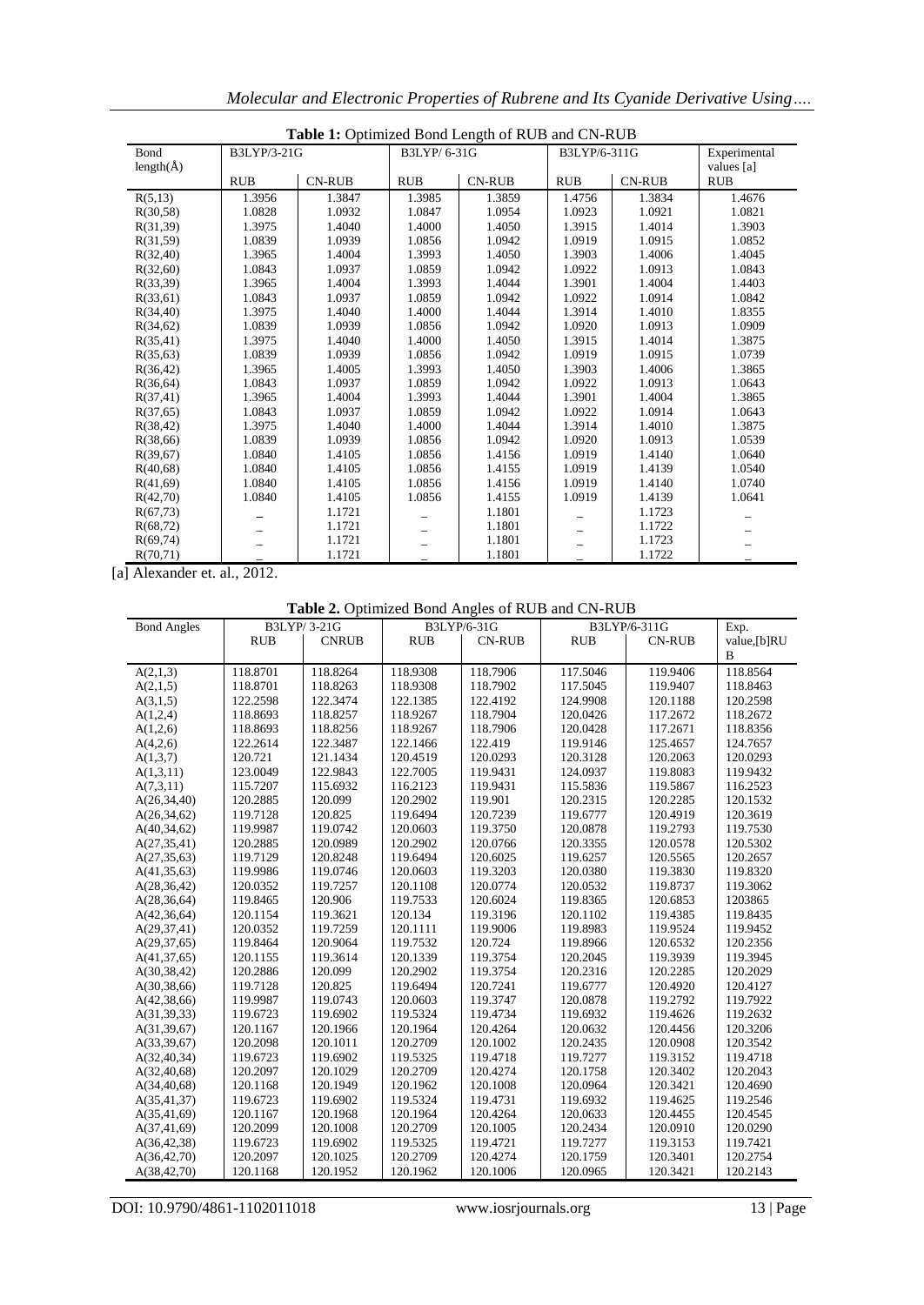[b] (Alexander et. al., 2012)

# **3.3. ReorganizationEnergy**

Reorganization energy is one of the key parameters influencing the molecular and electronic (such as intrinsic charge transport rates) properties. The reorganization energy was evaluated from the Adiabatic Potential Surface(APS)and the Normal Mode Analysis(NMA) and the resultswere tabulated in **Table 3**. It was observed from the results that the reorganization energy calculated with NM analysis were slightly larger than the ones evaluated from the APS approach, which might originates from a clear deviation of the lattice vibration from the harmonic oscillator model. In comparison of these reorganizations energy associated with intermolecular electron transfer  $(\lambda_e)$  and hole transfer  $(\lambda_h)$  shows that, the introduction of functional molecules cyanide (CN) to phenyls in rubrene causes the increase in electron and hole transfer respectively to be larger than parentRUB. **Table 3** presents calculated reorganizations energy of 4CN-RUB and parent RUB, the values of $\lambda_h$  for 4CN-RUB and RUB in NMA were found to be 0.1590eV and 0.1452eV respectively. Also,  $\lambda_e$  for 4CN-RUB and RUB were found to be 0.2570eV and 0.2150eV respectively. Both values for 4CN-RUB were larger than that of RUB and closed to the experimental values.

**Table 3.**Calculated Reorganization Energy at DFT B3LYP/6-311G Theory

| Molecular Crystal             | $\lambda_h$ (eV) |        | $\lambda_e$ (eV) |        |  |
|-------------------------------|------------------|--------|------------------|--------|--|
|                               | NMA              | APS    | APS              | NMA    |  |
| 4CN-RUB                       | 0.1590           | 0.1665 | 0.2102           | 0.2570 |  |
| Rubrene (RUB)                 | 0.1452           | 0.1025 | 0.1360           | 0.2150 |  |
| Experimental Value; [c] (RUB) | 0.2130           | 0.1030 | 0.1700           | 0.2973 |  |

[c] (Huepeng*et. al.,* 2015)

# **3.4. Electronic Structure (HOMO-LUMO Energy of RUB and 4CN-RUB)**

HOMO energy characterizes the capability of electron donating and LUMO energy characterizes the capability of electron accepting. The energy of HOMO and LUMO were evaluated using Local Spin Density Analysis(LSDA) and B3LYP with 6-31G and 6-311G basis sets. The computed HOMO-LUMO energy of the parent RUB and 4CN-RUBat different levels of theories were reported in **Table 4**. The HOMO levels of RUB and 4CN-RUB -4.6624 eV and -5.4996 eV respectively are in agreement with the experimental values -4.94 eV and -5.10 eV respectively as reported by *(*Bing et. *al*., 2013 *and* Huepeng *et. al 20).*

| Molecules               | <b>Basis Sets</b> |            | HOMO (eV) | LUMO (eV) | HOMO-LUMO Gap<br>(eV) |
|-------------------------|-------------------|------------|-----------|-----------|-----------------------|
| Rubrene (RUB)           | B3LYP             | 6-311G     | $-5.499$  | $-4.142$  | 1.357                 |
|                         |                   | $6-31G$    | $-5.350$  | $-4.054$  | 1.296                 |
|                         | <b>LSDA</b>       | $6 - 311G$ | $-5.501$  | $-3.998$  | 1.503                 |
|                         |                   | $6-31G$    | $-4.998$  | $-4.250$  | 0.748                 |
| 4CN-RUB                 | B3LYP             | $6 - 311G$ | $-4.662$  | $-2.029$  | 2.633                 |
|                         |                   | $6-31G$    | $-4.542$  | $-2.130$  | 2.412                 |
|                         | <b>LSDA</b>       | $6 - 311G$ | $-4.456$  | $-2.038$  | 2.418                 |
|                         |                   | $6-31G$    | -4.386    | $-2.120$  | 2.266                 |
| Experimental value; [d] | B3LYP             | $6 - 311G$ | $-4.940$  | $-2.340$  | 2.600                 |
| (RUB)                   | LSDA              | 6-311G     | $-5.100$  | $-3.750$  | 2.650                 |

**Table 4.** HOMO, LUMO Energy and HUMO-LUMO Energy Gap for RUB and 4CN-RUB

[d] (Bing *et. al.*, 2015)

# **3.5. Ionization Potentials (IP) and Electron Affinity (EA)**

Apart from the charge mobility, the charge injection efficiency is also an important factor that affects the performance of organic materials for the application of organic devices. Other parametersin terms of HOMO and LUMO are; electron affinity and ionization potential which they defines organic semiconductor charge injection efficiency, they allow efficient injection of electrons or holes into empty HOMO-LUMO.

Here, the calculated IPs, EAs, HOMOs, and LUMOs of rubrene (RUB) and 4CN-RUB were shown in **Table 5**. In relation to molecular orbital theory approaches, the HOMO energy is related to the IP and the LUMO energy by Koopmans' theorem, which was used to estimate the electron affinity ( $-E_{HOMO} = IP$  and  $E_{LUMO} = EA$ ).

The chemical hardness  $(\eta)$  of a molecule is a measure of the resistance of a chemical species to changes in it is electronic configuration. It was determined by the relation  $(\frac{l-A}{2})$  and was reported in **Table 6**. The softness (S) accounts to measure the chemical reactivity of molecules (Kolandaivel*et. al.*, 2003). It is the reciprocal of the hardness, and was reported in **Table 7**. In addition, the chemical potential  $(\mu)$  was determined by the relation  $\left(\frac{I+A}{2}\right)$  $\frac{44}{2}$ ), the results calculated at different levels of theory were reported in **Table 8**.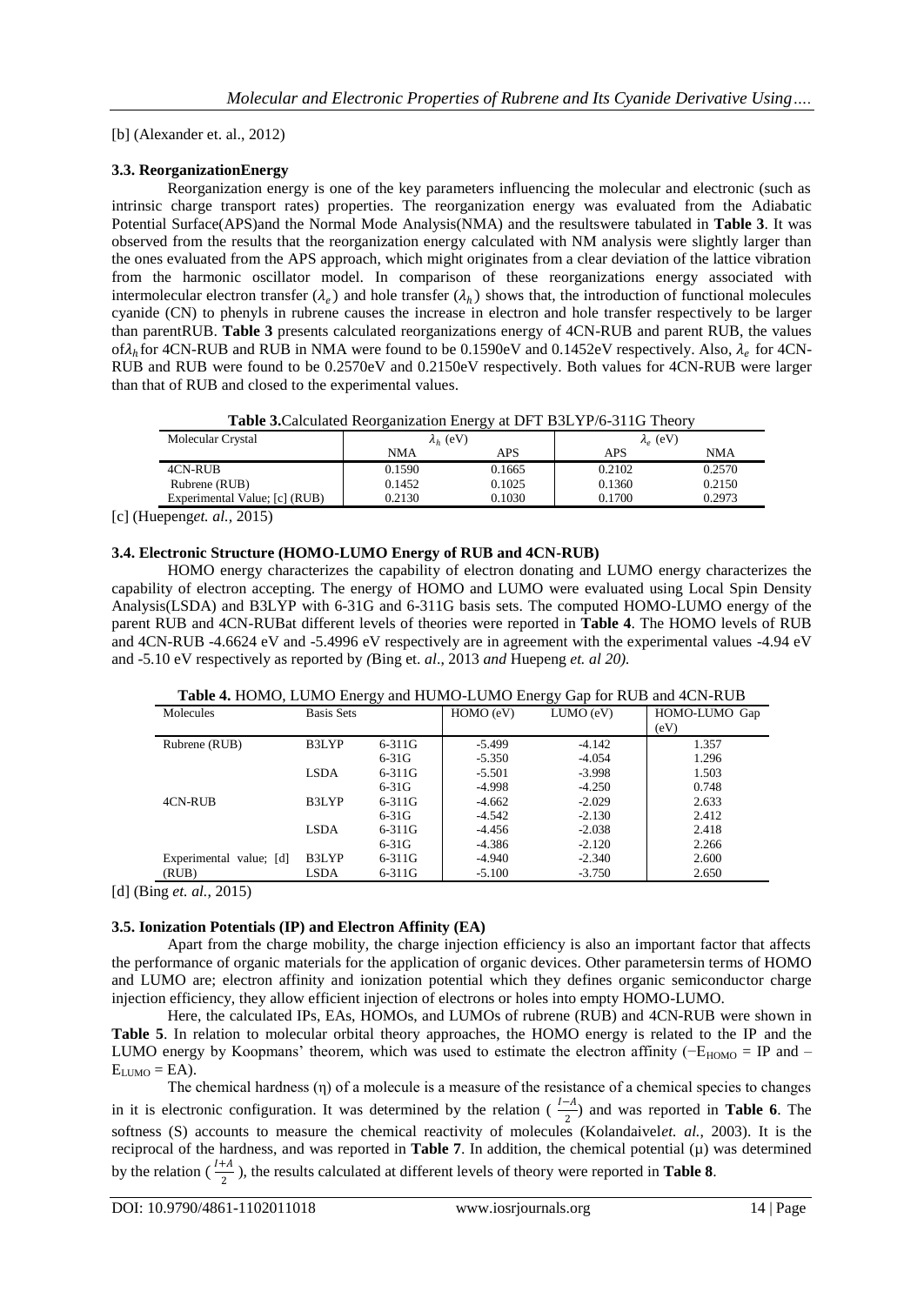|             | <b>Table5.</b> Chemical Hardness of RUB and 4CN-RUB |            |           |           |                      |
|-------------|-----------------------------------------------------|------------|-----------|-----------|----------------------|
| Molecule    | Theory/Basis Sets                                   |            | IP $(eV)$ | $EA$ (eV) | Hardness $\eta$ (eV) |
| Rubrene     | B3LYP/                                              | $6 - 311G$ | 5.499     | 4.142     | 0.678                |
| (RUB)       | B3LYP/                                              | $6-31G$    | 5.350     | 4.250     | 0.550                |
|             | LSDA/                                               | $6 - 311G$ | 5.501     | 3.998     | 0.752                |
|             | LSDA/                                               | $6-31G$    | 4.998     | 4.250     | 0.374                |
| $(4CN-RUB)$ | B3LYP/                                              | $6 - 311G$ | 4.662     | 2.029     | 1.317                |
|             | B3LYP/                                              | $6-31G$    | 4.542     | 2.130     | 1.161                |
|             | LSDA/                                               | $6 - 311G$ | 4.456     | 2.038     | 1.209                |
|             | LSDA/                                               | $6-31G$    | 4.386     | 2.120     | 1.133                |

**Table 6.**Chemical Softness,*S* of RUB and 4CN-RUB

| Molecule      | Theory/Basis Sets |            | IP (eV) | EA(eV) | $S$ (eV <sup>-1</sup> |
|---------------|-------------------|------------|---------|--------|-----------------------|
| Rubrene (RUB) | B3LYP/            | $6 - 311G$ | 5.499   | 4.142  | 1.4749                |
|               | B3LYP/            | $6-31G$    | 5.350   | 4.250  | 1.8181                |
|               | LSDA/             | $6 - 311G$ | 5.501   | 3.998  | 1.3298                |
|               | LSDA/             | $6-31G$    | 4.998   | 4.250  | 2.6738                |
| $(4CN-RUB)$   | B3LYP/            | $6 - 311G$ | 4.662   | 2.029  | 0.7593                |
|               | B3LYP/            | $6-31G$    | 4.542   | 2.130  | 0.8613                |
|               | LSDA/             | $6 - 311G$ | 4.456   | 2.038  | 0.8271                |
|               | LSDA/             | $6-31G$    | 4.386   | 2.120  | 0.8826                |

Table 7. Chemical Potential, u of RUB and 4CN-RUB

| Molecule      |        | Theory/Basis Sets | IP(eV) | EA(eV) | $\mu$ (eV) |
|---------------|--------|-------------------|--------|--------|------------|
| Rubrene (RUB) | B3LYP/ | $6 - 311G$        | 5.499  | 4.142  | 4.8205     |
|               | B3LYP/ | $6-31G$           | 5.350  | 4.250  | 4.8000     |
|               | LSDA/  | $6 - 311G$        | 5.501  | 3.998  | 4.7495     |
|               | LSDA/  | $6-31G$           | 4.998  | 4.250  | 4.6240     |
| $(4CN-RUB)$   | B3LYP/ | $6 - 311G$        | 4.662  | 2.029  | 3.3455     |
|               | B3LYP/ | $6-31G$           | 4.542  | 2.130  | 3.3360     |
|               | LSDA/  | $6 - 311G$        | 4.456  | 2.038  | 3.2470     |
|               | LSDA/  | $6-31G$           | 4.386  | 2.120  | 3.253      |
|               |        |                   |        |        |            |

## **3.6. Natural Bond Orbital (NBO) Analysis**

The Natural Bond Orbital (NBO) is an effective mathematical algorithm for analyzing the molecular properties such as electronic wave functions and chemical interpretations in the language of localized Lewis-like chemical bonds*(*Weinhold *et. al.,* 2012*)*.In order to analyze and determine the various second order interaction between the filled orbital of one molecular crystal and vacant orbital, the DFT-B3LYP theory and 6-311G basis set were used to determine the energy (E). The energy interaction was calculated from the second order perturbation approach; the results were summarized and reported in **Table 8** and **Table 9** respectively. The highest value of  $(E^2)$ 53.940kcal/mol was found in the bond bending/deviation C7-C15 interacting with antibonding C3-C7 of 4CN-RUB, the value shows the intensive interaction between electron donors and electron acceptors, greater extent of conjugation of the whole system and greater stability of the structure when compared with the value 46.690kcal/mol for that of rubrene (RUB) found in bond bending/deviation C3-C7 interacting with antibond C1.

**Table 8.**NBO Energy of 4CN-RUB at B3LYP/6-311G Theory

| Donor $NBO(i)$        | Acceptor $NBO(i)$       | $E^{(2)}$ (KJ/mol) | $E_{(i)}E_{(i)}(a.u)$ | $F(i,j)$ (a.u) |
|-----------------------|-------------------------|--------------------|-----------------------|----------------|
| $\sigma(1)$ (C1-C2)   | $\pi^*(1)$ (C3)         | 0.5100             | 1.8800                | 0.0280         |
| $\sigma(1)$ (C1 - C2) | $\pi(3)$ (C3)           | 0.7100             | 1.5600                | 0.0300         |
| $\sigma(1)$ (C7-C15)  | $\sigma$ *(1)(C15-H43)  | 0.9800             | 1.0200                | 0.0280         |
| $\sigma(1)$ (C7-C15)  | $\sigma^*(1)$ (C19-H47) | 2.0200             | 1.0300                | 0.0410         |
| $\sigma(1)$ (C7-C15)  | $\sigma^*(1)$ (C3-C7)   | 53.940             | 0.1200                | 0.0860         |
| $\sigma(1)$ (C7-C15)  | $\sigma^*(1)$ (C69-N74) | 0.9900             | 0.1200                | 0.1200         |
| LP(1)(N 71)           | $\sigma^*(1)$ (C 70)    | 19.140             | 1.0600                | 0.1280         |
| LP(1)(N 71)           | $\sigma^*(1)$ (C42-C70) | 9.1700             | 0.9300                | 0.0820         |
| $LP(1)$ ( N 72)       | $\sigma^*(1)$ (C 68)    | 19.140             | 1.0600                | 0.1280         |
| LP(1)(N 72)           | $\sigma$ *(1)(C40-C68)  | 9.1700             | 0.9300                | 0.0820         |
| $LP(1)$ ( N 73)       | $\sigma^*(1)$ (C 67)    | 19.140             | 1.0600                | 0.1280         |
| $LP(1)$ ( N 73)       | $\sigma$ *(1)(C39-C67)  | 9.1700             | 0.9300                | 0.0820         |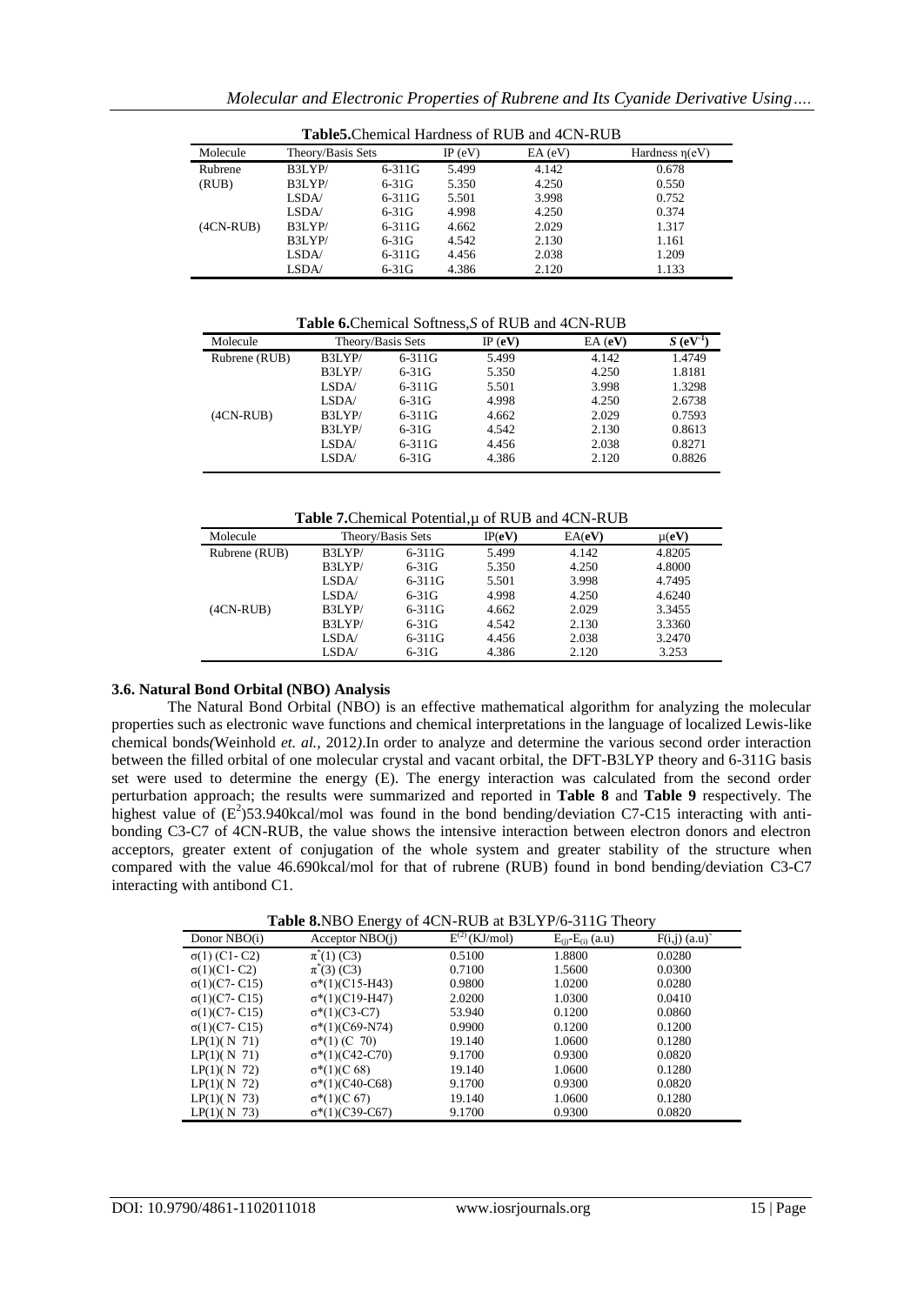| Table 9.NBO Energy of RUB at B3LYP/6-311G Theory |                         |                    |                             |             |  |  |
|--------------------------------------------------|-------------------------|--------------------|-----------------------------|-------------|--|--|
| Donor NBO(i)                                     | Acceptor $NBO(i)$       | $E^{(2)}$ (KJ/mol) | $E_{(i)}$ - $E_{(i)}$ (a.u) | F(i,j)(a.u) |  |  |
| $\sigma(1)$ (C1-C2)                              | $\sigma^*(1)$ (C3)      | 0.9900             | 1.7200                      | 0.0370      |  |  |
| $σ(1) (C3-C7)$                                   | $\sigma^*(1)$ (C1-C3)   | 3.3500             | 1.2300                      | 0.0570      |  |  |
| $\sigma(1)$ (C3-C7)                              | $\sigma^*(1)$ (C1-C5)   | 2.2000             | 1.2300                      | 0.0460      |  |  |
| $σ(1) (C3-C7)$                                   | $\sigma^*(1)$ (C3-C11)  | 2.1400             | 1.1300                      | 0.0440      |  |  |
| $σ(1) (C3-C7)$                                   | $\sigma$ *(1)(C7-C8)    | 3.3300             | 1.2100                      | 0.0570      |  |  |
| $σ(1) (C3-C7)$                                   | $\sigma^*(1)$ (C7-C15)  | 3.4000             | 1.2200                      | 0.0580      |  |  |
| $σ(1) (C3-C7)$                                   | $\sigma$ *(1)(C8-C16)   | 1.6100             | 1.2200                      | 0.0400      |  |  |
| $\sigma(1)$ (C3-C7)                              | $\sigma^*(2)$ (C11-C25) | 1.2500             | 0.7300                      | 0.0290      |  |  |
| $σ(1) (C3-C7)$                                   | $\sigma^*(1)$ (C15-C19) | 1.0400             | 1.3200                      | 0.0330      |  |  |
| $\sigma(2)$ (C3-C7)                              | LP(1) (C1)              | 46.690             | 0.1300                      | 0.0860      |  |  |
| $σ(2) (C3-C7)$                                   | $\sigma$ *(3) (C15)     | 0.5300             | 1.1100                      | 0.0240      |  |  |
| $σ(2) (C3-C7)$                                   | $\sigma$ *(2)(C4-C8)    | 17.580             | 0.2700                      | 0.0620      |  |  |
| $σ(2) (C3-C7)$                                   | $\sigma^*(1)$ (C11-C23) | 2.5800             | 0.8000                      | 0.0450      |  |  |
| $σ(2) (C3-C7)$                                   | $\sigma$ *(2)(C11-C25)  | 0.6300             | 0.2800                      | 0.0120      |  |  |

## **3.7. Infrared (IR) Spectral**

Vibrational frequency analysis is used to determine the vibrational frequencies and intensities of specific molecular structure of a compound (Zhang *et. al.*, 2011). A molecular vibration occurs when atoms in a molecule are in constant periodic motion while the molecule as a whole has constant translational and rotational motion. The frequency of the periodic motion is the vibrational frequency (Sherwood *et. al*., 2016). Here, vibrational frequencies of parent RUB and 4CN-RUB were calculated using DFT with B3LYP exchange and 6- 311G/6-31G basis sets. The infrared spectra of parent RUB and 4CN-RUB were obtained from the Gauss View of the Gaussian 09 software illustratedin**Figure. 3-6**, respectively. The most intense frequency of 4CN-RUB was found at 3489.876cm<sup>-1</sup> and that for parent RUB was found at 3434.656cm<sup>-1</sup>. These frequencies were correspond to a strong  $CH_2$  and  $CH_3$ , medium C-C stretch and strong N-O asymmetry stretch modes of vibrations.



**Figure 3.** IR Spectrum of 4CN-RUB- at B3LYP/6-311G Theory



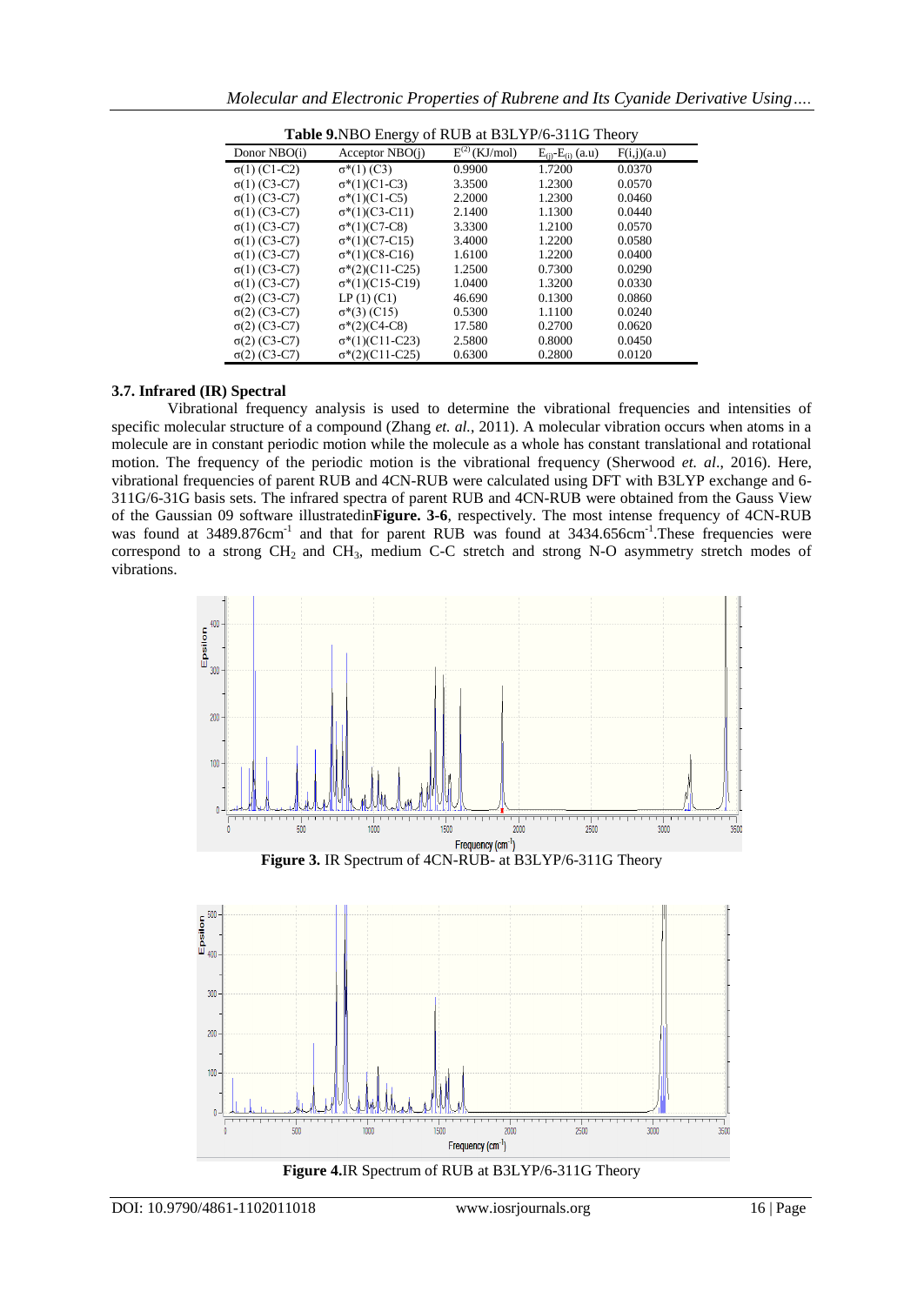

**Figure 5.**IR Spectrum of RUB at B3LYP/6-31G Theory



#### **IV. Conclusion**

Among the results obtained for the optimized bond lengths and bond angles of rubrene derivative, CN-RUB have the strongest bond at R(34,62) with value of 1.0913Å, and the weakest bond was found in parent RUB formed at R(5,13) with value of 1.4756Å at DFT-B3LYP/6-311G theory. The cyanide increases the stability of the rubrene and causes increase in delocalization. The reorganization energy with values of  $(\lambda_h)$  for 4CN-RUB and RUB was found to be 0.1665eV and 0.1025eV. Also,  $(\lambda_e)$  for 4CN-RUB and RUB was found to be 0.271eV and 0.150eV.The results shows that the substitution of hydrogen atom with cyanide (CN) functional group in parent RUB can be a way to enhancemolecular stability.In addition, the HOMO, LUMO and HOMO-LUMO energy gaps computed for parent RUB and 4CN-RUB show a good agreement with reported experimental values.

NBO analysis shows hyper-conjugative energy with highest value of  $(E^2)$ 53.940kcal/mol in the bond bending C7-C15 interacting with anti-bonding C3-C7 of 4CN-RUB. In the vibrational frequencies of RUB and 4CN-RUB, the derivative 4CN-RUB has the most intense frequency at 3426.5 cm<sup>-1</sup> than that of RUB at 3088.5  $cm^{-1}$  corresponding to a strong CH<sub>2</sub> and CH<sub>3</sub>, medium C-C stretch and strong N-O asymmetry stretch modes of vibrations. In conclusion, the material reveals a potential application in organic light emitting diodes (OLEDs) and organic photovoltaic cells (OPVs).

#### **References**

- [1]. Bergantin, S. and Moret, M. (2012). *Rubrene Polymorphs and Derivatives*: The effect of Chemical Modification on the Crystal Structure. Cryst. Growth Des. 12, 6035-6041.
- [2]. David S., Sholl, Janice A., and Steckel (2009) "Density Functional Theory (A Practical Introduction)''1-28.
- [3]. Dennington, R.,Keith, T., and Millam. J. (2007). Gauss View, Version 5.0, Semichem. Inc. *Shawnee Mission*.